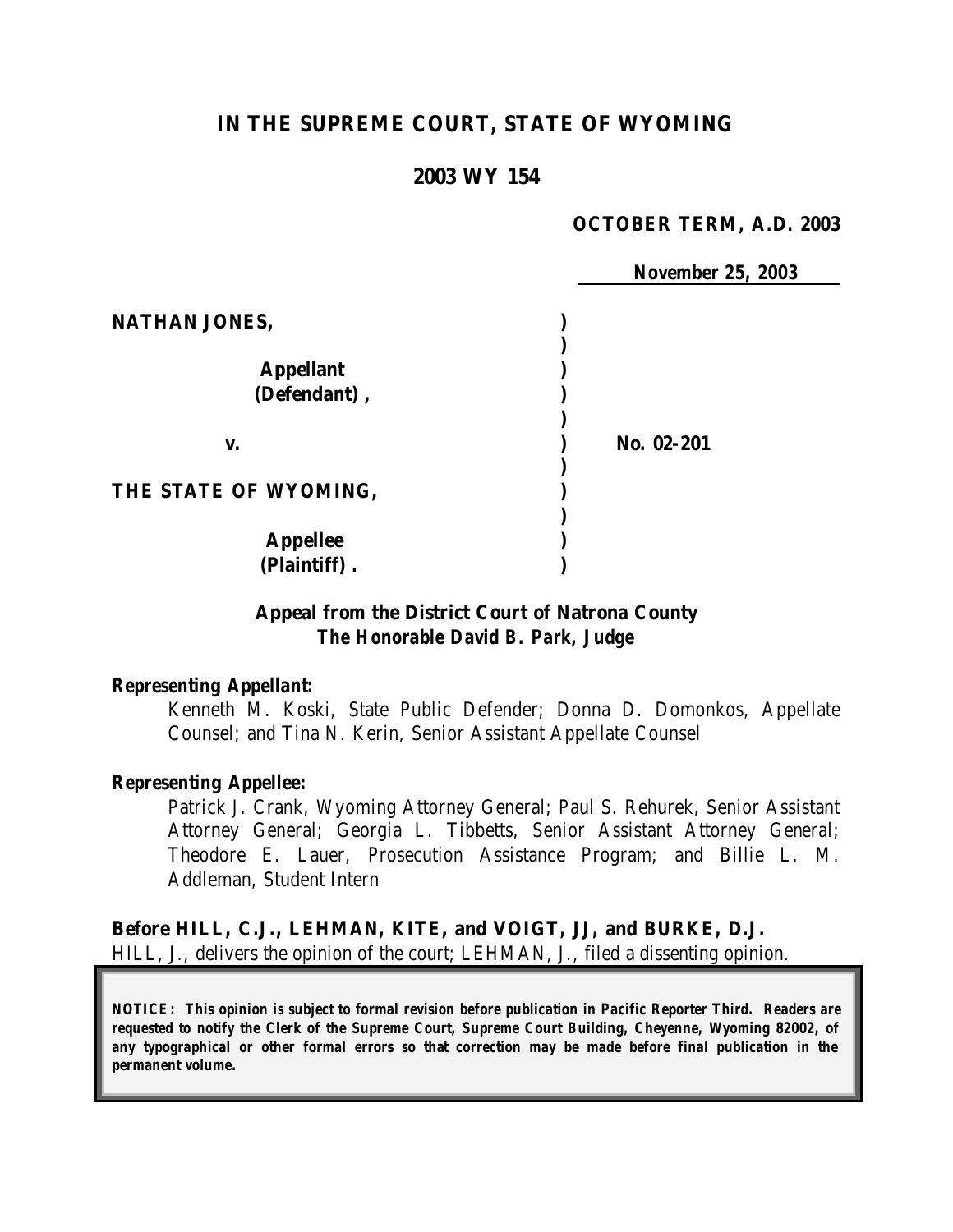### **HILL, Chief Justice.**

[¶1] By order entered on March 18, 2002, pursuant to a Writ of Review, this matter was referred to the district court by this Court, with directions that the district court consider whether the sentences previously imposed on Appellant, Nathan Jones (Jones), were to be served consecutively or concurrently with an earlier sentence. *Jones v. State*, Case No. 02-49. By order entered on June 5, 2002, the district court determined, "that [Jones's] sentence herein shall run consecutive to any previously imposed sentence including the sentence the defendant is serving for case number 3301 [i]n The District Court Second Judicial District for first-degree murder." Jones has appealed from that determination. We will reverse and remand for further proceedings consistent with this opinion.

### **ISSUES**

[¶2] Jones raises these issues:

I. Whether the trial court erred in not considering concurrent sentences for [Jones]?

II. Whether [Jones's] sentences were originally ordered by the trial court to be concurrent, and as a result, [Jones's] right to due process has been violated by the treatment of the sentences as consecutive?

III. Whether the Wyoming presumption of consecutive sentencing fails to pass constitutional muster, as it denies each criminal defendant the individualized protection of due process of law?

The State rephrases the issues thus:

I. Did the district court abuse its discretion when it corrected the 1993 Judgment and Sentence to provide that [Jones's] 1993 sentences should run consecutively to [his] 1975 sentence?

II. Was [Jones's] right to due process violated when his 1993 sentences were construed to run consecutively to his 1975 sentence?

III. Does Wyoming's rule, that sentences which are silent as to whether they run concurrently or consecutively shall be presumed to be consecutive sentences, violate due process of law?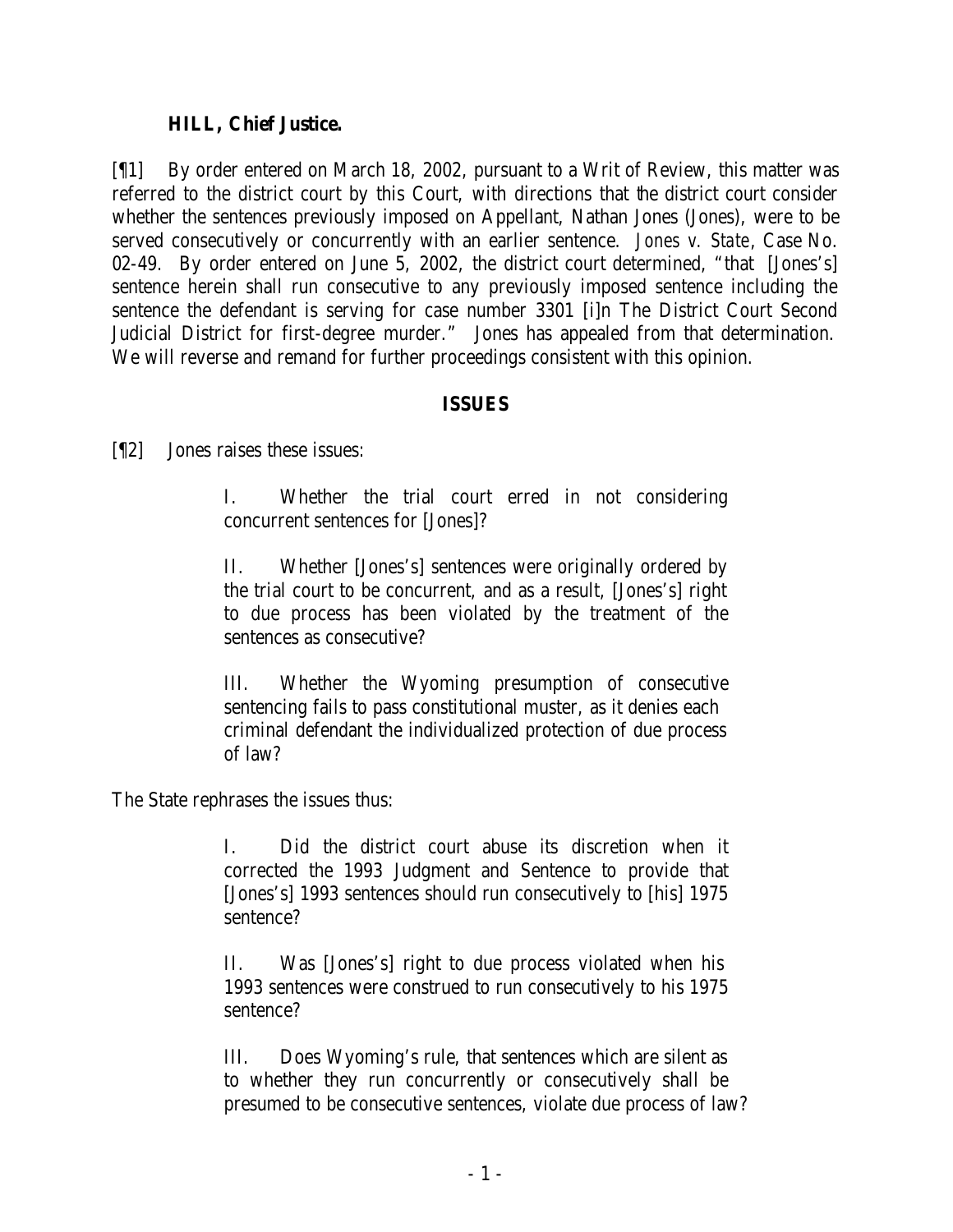## **FACTS**

[¶3] Jones was convicted of first-degree, felony murder for his 1974 participation in the robbery and murder of a service station attendant in Sinclair, Wyoming. He was sentenced to life in prison. The Court affirmed that conviction and the sentence imposed. *Jones v. State*, 568 P.2d 837 (Wyo. 1977). During the years of his incarceration, Jones was a model prisoner and he was awarded a number of commutations of his life sentence. Eventually he was eligible for parole, and on January 11, 1989, Jones was placed on parole. His parole was revoked and reinstated on September 12, 1990, after Jones was found guilty of an assault. The apparent basis for this seemingly contradictory action was that, although Jones was convicted of the assault, the victim (Jones's wife) recanted her testimony in proceedings before the parole board.

[¶4] Jones was convicted of aiding and abetting armed robbery and conspiracy to commit armed robbery for his 1993 involvement in an armed robbery in Casper. An appeal of that conviction was affirmed by this Court. *Jones v. State*, 902 P.2d 686 (Wyo. 1995).

[¶5] At Jones's sentencing hearing on September 2, 1993, the district court sentenced Jones to two terms of 20-25 years in the penitentiary, those sentences to be served concurrently. At the time of that sentencing, Jones asked if the sentences would be concurrent with his previously imposed sentence. Although the parole board had not yet revoked his parole, it was perceived by all that such a revocation was inevitable. In response to that query, the district court opined: "If the parole board revokes your parole and give[s] you a sentence, they will have to say whether that should be concurrent or consecutive with this one."

[¶6] In a letter filed with the district court on May 7, 1998, Jones informed the district court that the penitentiary had treated his 20-25 year sentences as consecutive to his previous sentence. He asked that that determination be corrected so that he would serve those sentences concurrently with his previous sentence. Then District Judge Dan Spangler (now retired) replied to Jones's letter stating that he should contact his attorney. In October of 1998, Jones followed up with a second letter to the same effect, as well as a motion to amend his sentence to make it concurrent. By order entered on October 5, 1998, the district court denied that motion, treating it as a motion to correct or reduce the sentences. Jones appealed that order. On December 22, 1998, this Court dismissed that appeal for want of prosecution. On May 3, 1999, Jones filed a motion to correct an illegal sentence. By order entered on May 20, 1999, the district court determined it did not have jurisdiction to entertain that motion because the matter was on appeal. A "Notice to the Court," and another letter dated July 6, 1999, from Jones, were filed in the district court on May 28, 1999, and September 8, 1999, respectively. By order entered on September 8, 1999, Jones's motion was again denied on the basis that the matter was on appeal to the Wyoming Supreme Court and the district court did not have jurisdiction. Jones filed yet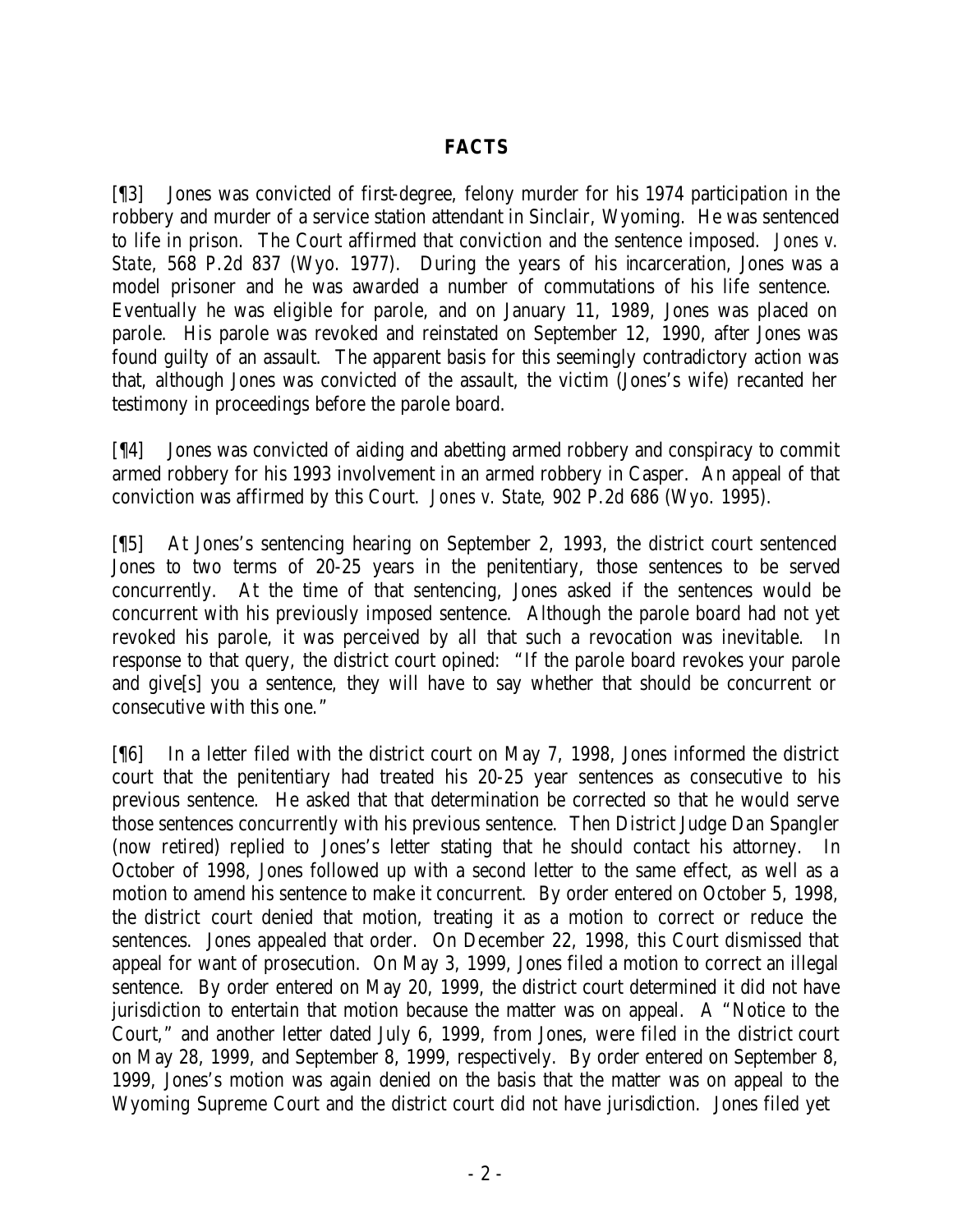another motion to correct an illegal sentence on October 5, 1999, pointing out that there was no appeal pending in the matter. By order entered on October 7, 1999, that motion was denied.

[¶7] Represented by counsel, Jones filed another motion to correct illegal sentence and a coram nobis petition on February 27 and February 28, 2001. By order entered April 26, 2001, those also were denied. On March 4, 2002, a Petition for Writ of Habeas Corpus was filed in this Court. The essence of that petition was that the parole board did not have constitutional or statutory authority to decide matters related to sentencing and, in this instance, the parole board was performing just such a function by deciding that the sentences at issue here were consecutive rather than concurrent. *See Brenning v. State*, 870 P.2d 349, 352 (Wyo. 1994). The sentence to be imposed, as well as whether it is concurrent or consecutive, is the exclusive province of the judicial branch.

[¶8] This Court considered the Petition for Writ of Habeas Corpus and determined that it should be converted to a Petition for Writ of Review under W.R.A.P. 13. The grant of the writ was designed to facilitate review of the district court's actions in this matter. The order granting the writ provided these guidelines:

> The Court further finds that, due to the district court's refusal, at the time of sentencing, to designate [Jones's] 1993 aggravated robbery sentences as either concurrent or consecutive to his parole sentence, it would not be appropriate or just in this instance for the courts to stand silent and allow the Board of Parole to rely on the presumption of consecutive sentencing found in *Loper v. Shillinger*, 772 P.2d 552, 553 (Wyo. 1989) and *Apodaca v. State*, 891 P.2d 83, 85 (Wyo. 1995). Therefore, pursuant to its supervisory power, this Court finds that the district court should be directed to correct the 1993 judgment and sentence to include a designation regarding whether the 1993 sentences are to be served concurrently or consecutively to [Jones's] parole sentence. The Court also notes that, despite the fact that this matter may technically be *res judicata* due to the district court's repeated denials of [Jones's] various motions to correct an illegal sentence, its decision is made in the interests of justice as well as in the interest of requiring the judicial branch to discharge its duties. See also W.R.Cr.P.  $32(c)(2)(C)$ .

[¶9] A hearing was held in the district court on May 8, 2002, to consider this matter. At that hearing the State argued that the sentences should be consecutive to the parole sentence, *i.e.*, Jones would receive no credit toward serving those sentences until he had first completed the remainder of his previous sentence. The State's threshold contention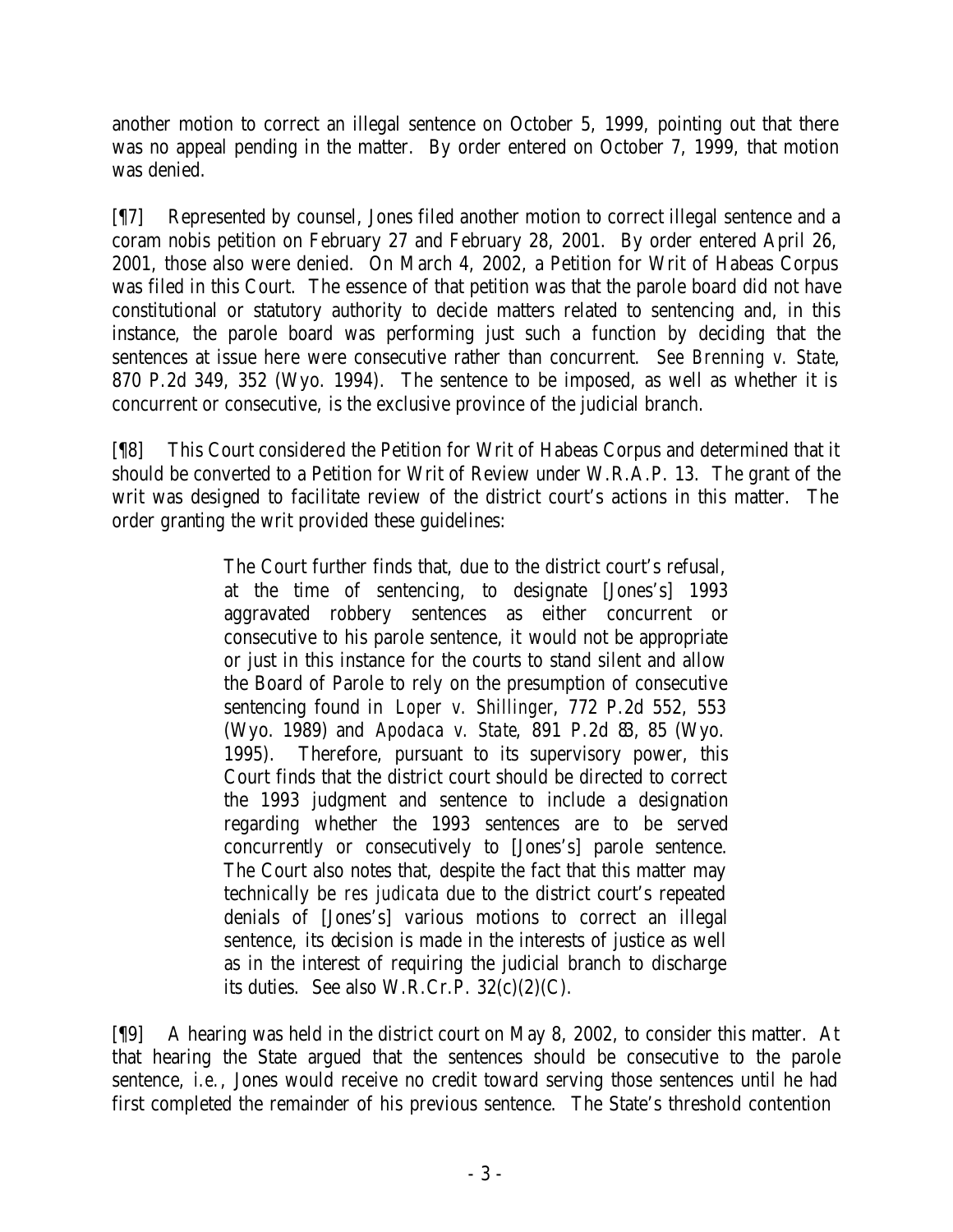was that the sentences should be presumed to be consecutive because that is the rule historically espoused by Wyoming's jurisprudence with respect to that issue. *Apodaca v. State*, 891 P.2d 83, 85 (Wyo. 1995); *Pearson v. State*, 866 P.2d 1297,1299 (Wyo. 1994); *Loper v. Shillinger*, 772 P.2d 552, 553 (Wyo. 1989) (also see dissent at 772 P.2d 553-57). Defense counsel argued for the proposition that if all that was required by this Court's remand was employment of that presumption, then this Court could easily have done so itself. We agree with defense counsel's interpretation of our remand. It is evident that application of the presumption was defeated by Judge Spangler's articulated refusal to consider that issue at the time he sentenced Jones. In other words, the record is clear that Judge Spangler did not intend that the presumption should apply, but rather that it was a matter in the hands of the parole board. Moreover, the district court's acquiescence in the parole board's application of the presumption of the sentences being consecutive did not resolve the question either.

[¶10] In the alternative, the State argued that the sentence should be consecutive in any event, because making the sentences concurrent would unduly depreciate the seriousne ss of both Jones's current offense, as well as his earlier murder conviction. In supporting this argument, the prosecutor made reference to a "secret sentencing system" that existed in late 1980's, *i.e.*, the commutation. The prosecutor contended that Jones had received six commutations, even though he "gunned down an innocent gas station store owner." The prosecutor also argued that Jones was put on parole again in 1990, "[d]espite the fact that he committed a battery while on parole." Continuing, the prosecutor stated that, "I am still aghast that the parole board, even after all this, still does not hold Mr. Jones to the maximum sentence to which he could have been committed, turning him loose in 1999 to serve this sentence." At the conclusion of the hearing, the district court determined that the *Apodaca* presumption should apply and, thus, the sentences would be consecutive. In addition, the district court determined, after a review "of the entire transcript of the trial of this matter and of the sentencing," that the sentences should be consecutive. The district court declined to consider any information about Jones's exemplary conduct as a penitentiary inmate in the years between 1993 and 2002.

## **STANDARD OF REVIEW**

[¶11] We review sentences for an abuse of discretion.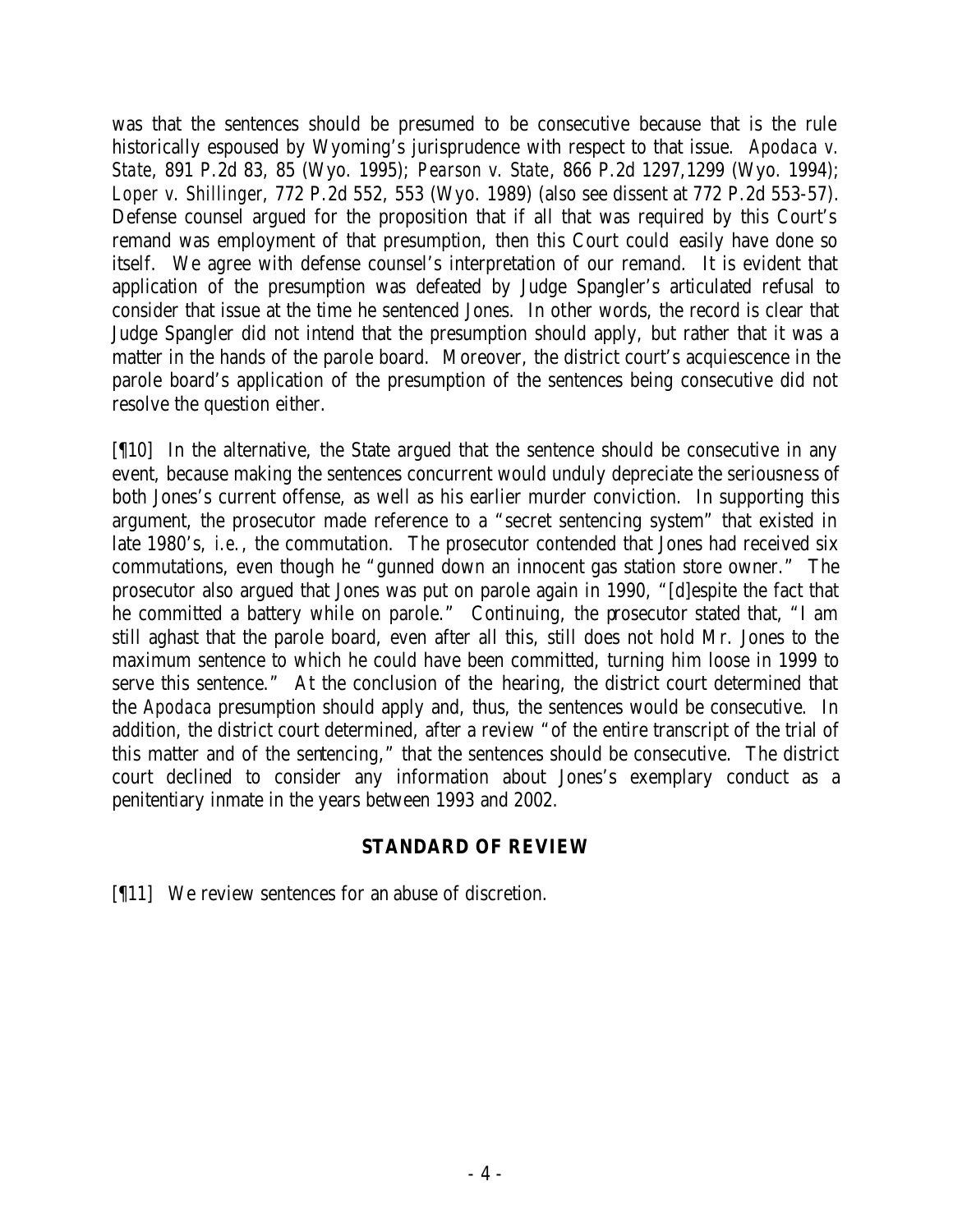Sentencing decisions are within the broad discretion of the sentencing court. *Smith v. State*, 941 P.2d 749, 750 (Wyo.1997). This Court will not disturb a sentence on the ground of sentencing procedures absent a showing by the defendant of an abuse of discretion, procedural conduct prejudicial to him, circumstances that manifest inherent unfairness and injustice, or conduct that offends the public sense of fair play. *Brower v. State*, 1 P.3d 1210, 1216 (Wyo.2000). In that regard, the trial judge abuses his discretion if he premises a sentence on a mistaken reading of the law. *Cook v. State*, 710 P.2d 824, 825 (Wyo.1985).

The discretion of the trial court is also limited by the fact that a sentencing court may only impose those sentences that have been authorized by the legislature. *Williams v. State*, 949 P.2d 878, 880 (Wyo.1997); Wyo. Stat. Ann. § 6-10-104 (LexisNexis 2001) ("[w]ithin the limits prescribed by law" the court is "to determine and fix" punishment).

*Daugherty v. State*, 2002 WY 52, ¶¶ 12-13, 44 P.3d 28, ¶¶ 12-13 (Wyo.2002).

*DeLoge v. State*, 2002 WY 155, ¶ 9, 55 P.3d 1233, ¶9 (Wyo. 2002); *also see Bitz v. State*, 2003 WY 140 ¶ 7, 78 P.3d 257, ¶ 7 (Wyo. 2003).

## **DISCUSSION**

#### *Did the District Court Weigh the Options of Consecutive and Concurrent*

[¶12] While the focus of our review is for an abuse of discretion, it is frequently important that the record be reasonably clear with respect to the findings of the district court in its sentencing decision, in order that meaningful appellate review can be achieved. The ABA Standards for Criminal Justice: Sentencing, (3<sup>rd</sup> ed. 1994), provide this guidance:

Standard 18-6.5 Sentencing for more than one offense

(a) A sentencing court should impose a sanction appropriate to the offense of conviction and should not consider other offenses of which the defendant was not charged, which were dismissed prior to determination of guilt, or of which the defendant was acquitted.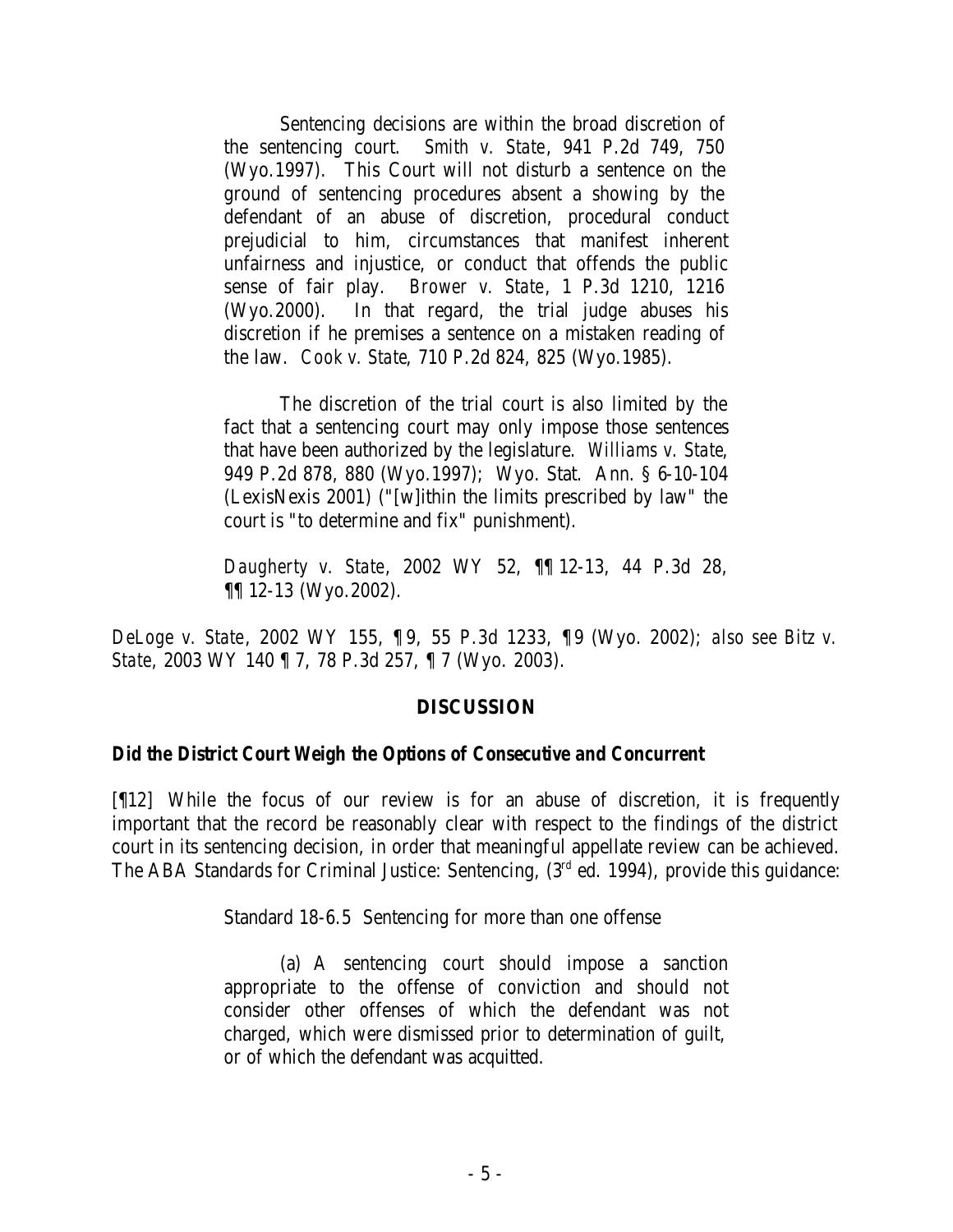(b) In sentencing an offender convicted of multiple offenses, a sentencing court ordinarily should impose a consolidated set of sentences that appropriately takes into account the offender's current offenses and criminal history.

(c) In sentencing an offender for offenses that were part of an episode,

(i) a sentencing court should not increase the severity of the sentence or change the type of sanction merely as a result of the number of counts or charges made from a single episode, and

(ii) where the separate offenses are not merged for sentencing, a sentencing court should consider imposition of sanctions of a type and level of severity that take into account the connections between the separate offenses and, in imposing sanctions of total confinement, ordinarily should designate them to be served concurrently.

(d) In sentencing an offender for an offense graded by the amount of money or property involved, a sentencing court ordinarily should determine the appropriate sentence by treating the offense as a single offense and determining its gravity by cumulating the amounts of money or property in the separate offenses.

(e) In sentencing an offender for multiple offenses not within (c) or (d), a sentencing court should be guided by the presumptive sentence derived by reference to the sentence appropriate for the most serious current offense. Under guidance from the agency performing the intermediate function, a sentencing court may impose an enhanced sentence by treating other current offenses as part of an offender's criminal history or as factors aggravating the most serious offense.

(f) When multiple sentences of total confinement are to be served consecutively, a sentencing court should impose sentences that do not exceed a total term reasonably related to the gravity of the offenses.

(g) In sentencing an offender who is subject to service of a prior sentence, a sentencing court should take into account the unexecuted part of the prior sentence in shaping a consolidated set of sentences.

[¶13] A resource manual from the National Judicial College provides these additional suggestions: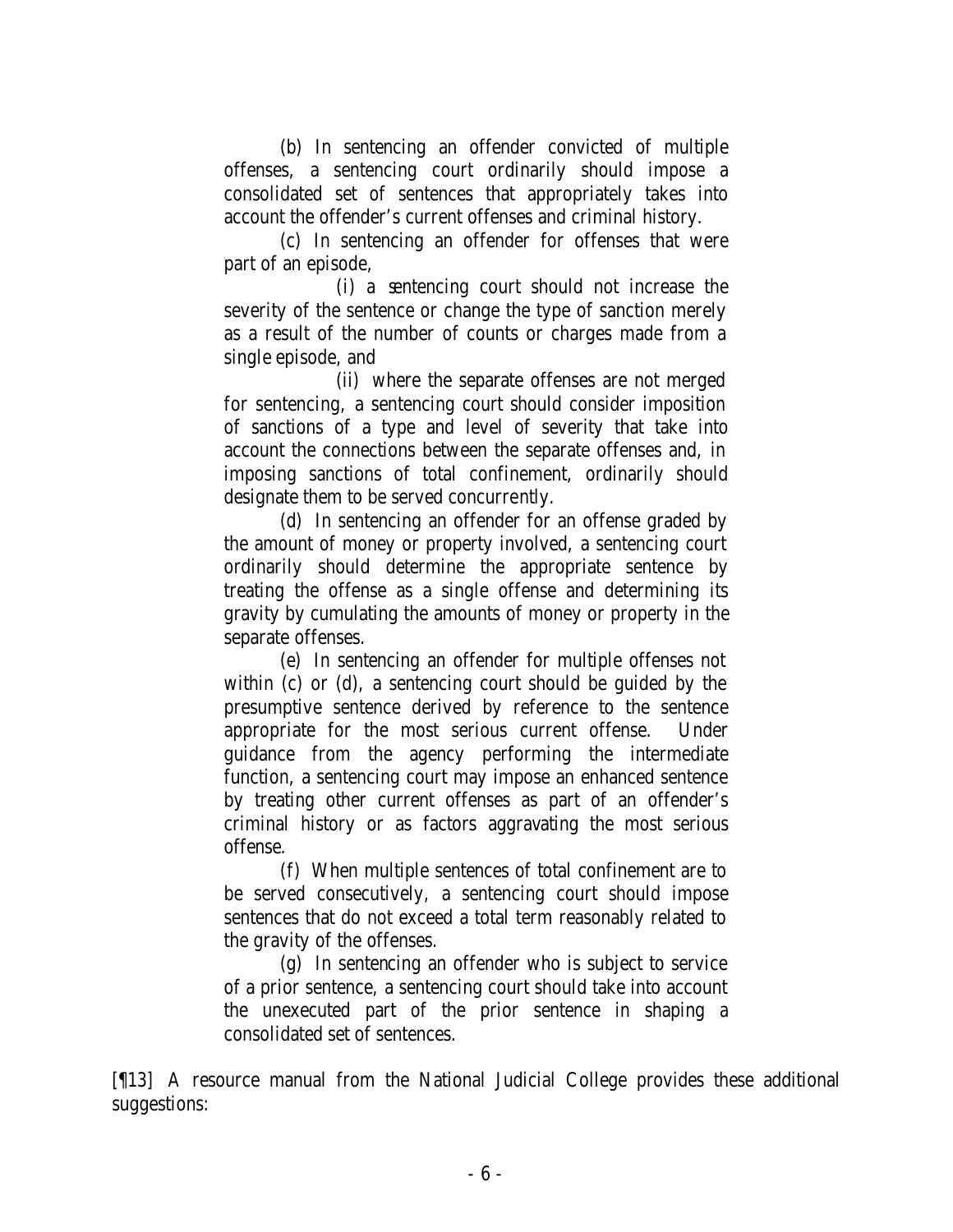Outline for Imposition of Sentence

In imposing sentence, it is important that you address all of the necessary issues. For ease in assuring that is done, you may wish to use the following outline:

1. **Basis for Decision**: Explain the information that you have considered, e.g., presentence report, testimony at trial, testimony at hearing.

2. **Nature of the Offense:** Include the statutory punishment range.

3. **Factors**: Enumerate the statutory aggravating and mitigating factors that you find detailing the evidence which supports each. If the factors are not statutory, articulate the findings and evidence which form the basis for the decision.

4. **Victim Impact**: Address the harm to the victim.

5. **Nature of the Offender**: Detail the offender's background and your appraisal of the offender given your observation of the offender during the trial and sentencing hearing (and the offender's testimony if applicable). Appropriate details include credibility, remorse, attitude, tendencies, industry, health, general moral character, and habits, including drug and alcohol use. Inappropriate details include certain lifestyle choices, race, gender, ethnicity, and decision to demand trial.

6. **Announcement of Sentence**: Announce the term, the range, if appropriate, and the manner of service. If your sentence involves conditions that the offender must satisfy, detail them individually. If the sentence requires follow-up court appearance, announce the date.

## **Imposing Sentences for Multiple Offenses**

When an offender is convicted of more than one offense, you must not only determine the appropriate sentence for each offense, but you also must determine whether the sentences should run concurrently or consecutively. State law generally establishes what you must find to impose sentences consecutively. Therefore, when faced with an offender with multiple offenses, after determining the appropriate sentence for each, you should determine whether, under the circumstances, you should impose a concurrent or consecutive sentence.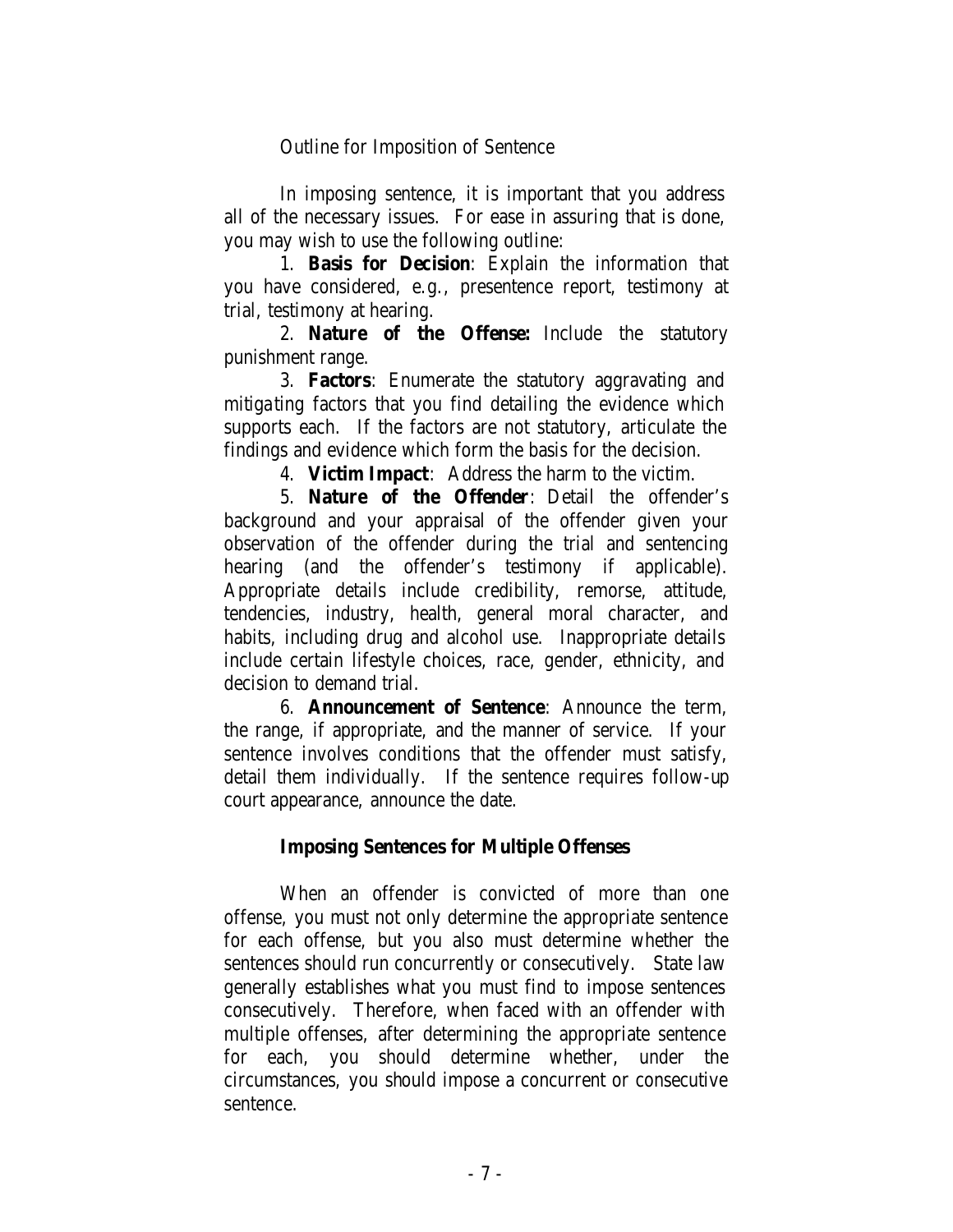Generally, to impose consecutive sentences, you must make some finding of an aggravating circumstance that the legislature has established. It is recommended that you specify the exact statutory reasons that a consecutive, rather than a concurrent, sentence has been imposed for all the reasons illustrated above.

Penny J. White, *Sentencing Guide for State Trial Judges*, at 43-44, The National Judicial College (1998).

[¶14] On remand, the district court made no findings that would support a conclusion that the sentences at issue should have been imposed consecutive to the earlier sentence. It is clear that at the time the sentences were originally imposed, the district court did not consider the issue at all, but rather determined that it was a question for the parole board. At the 2002 sentencing hearing, the prosecutor did not focus the attention of the sentencing court on the factors that counseled in favor of a finding that the sentences should be consecutive. Rather, the prosecutor's argument was given over to an emotional attack on the functions of the parole board and executive clemency, essentially exhorting the district court to punish Jones for the perceived sins of the parole board and the Governor. Given these circumstances, we are unable to effectively perform a meaningful review of the provision that the sentences be consecutive to the previous sentence. We are compelled to remand for another hearing at which the district court should enumerate the sources of its information, receive all information that may guide its decision, and make findings as appropriate. While such detailed findings are always beneficial to the review process, they are not always mandated. However, here, we remain as uncertain as to the foundation for imposition of consecutive sentences as we were prior to the remand. We conclude that a remand for further development of the record and the rendition of detailed findings is necessary under the unique circumstances of this case.

## *Intent of Original District Judge*

[¶15] Jones argues that the original sentencing proceedings evince an intent that the sentences be concurrent to the previous sentence. We perceive, at best, great ambiguity, and are unable to discern such an intent from the record extant.

## *Constitutionality of the Presumption of Consecutive Sentences in the Face of Silence*

[¶16] We decline to recognize the district court's determination that the sentences be presumed to be consecutive. The record does not support that conclusion. It is clear that the purpose of this Court's remand was to decide the issue on its merits, without reference to the presumption. Given these circumstances, and our decision to remand this matter for further proceedings, we need not address the constitutional issue raised, because it is not a factor in this case.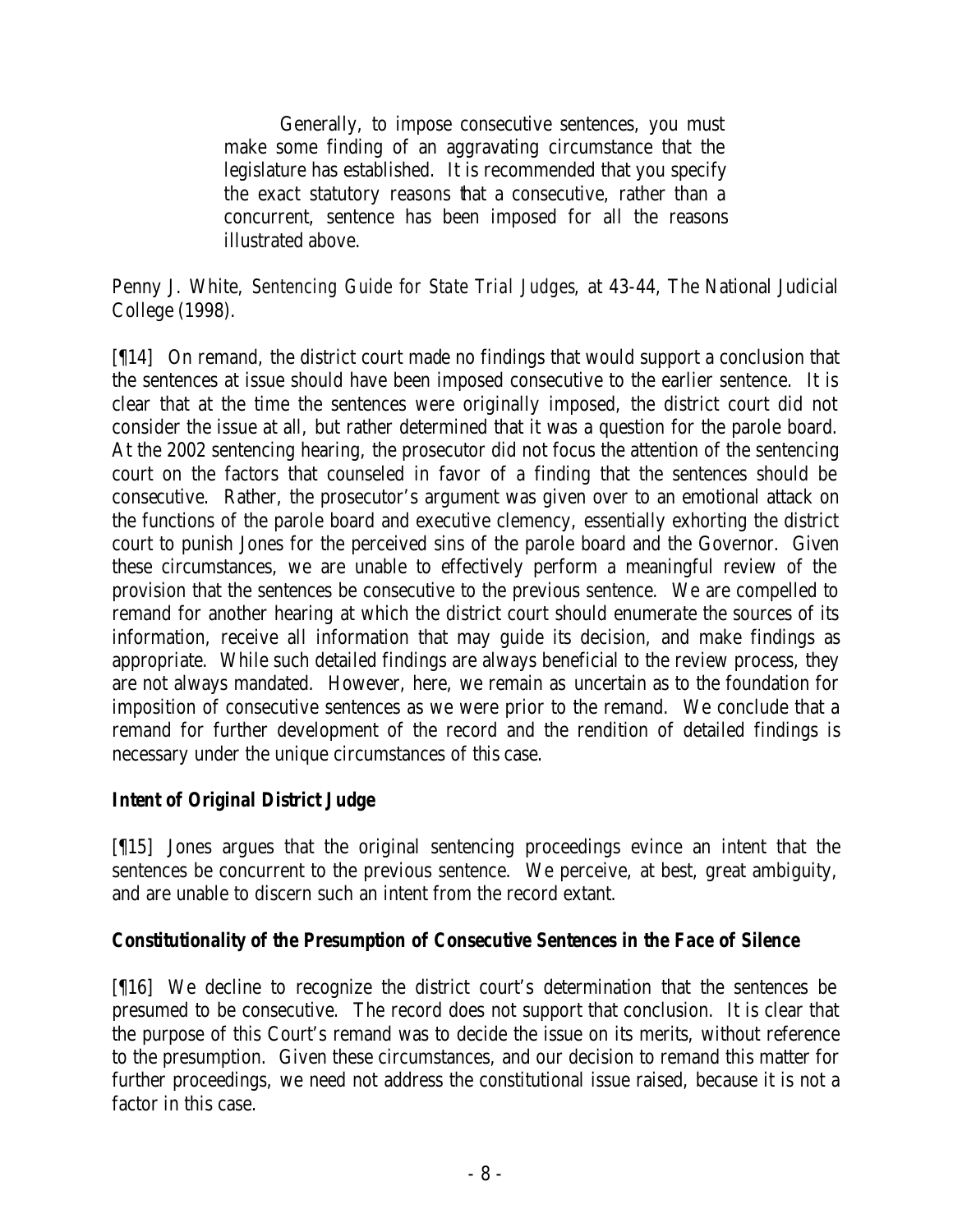#### **CONCLUSION**

[¶17] The resolution of this issue remains clouded because of the district court's threshold reliance on the "consecutive" presumption, the prosecutor's championing of factors not relevant to sentencing, and the failure of the district court to make basic findings justifying the consecutive sentence. Because the interests of justice, as well as the interests of requiring the Judicial Branch to discharge its duties, has not yet been well served, this matter is remanded to the district court with directions that a new sentencing hearing be held consistent with this opinion.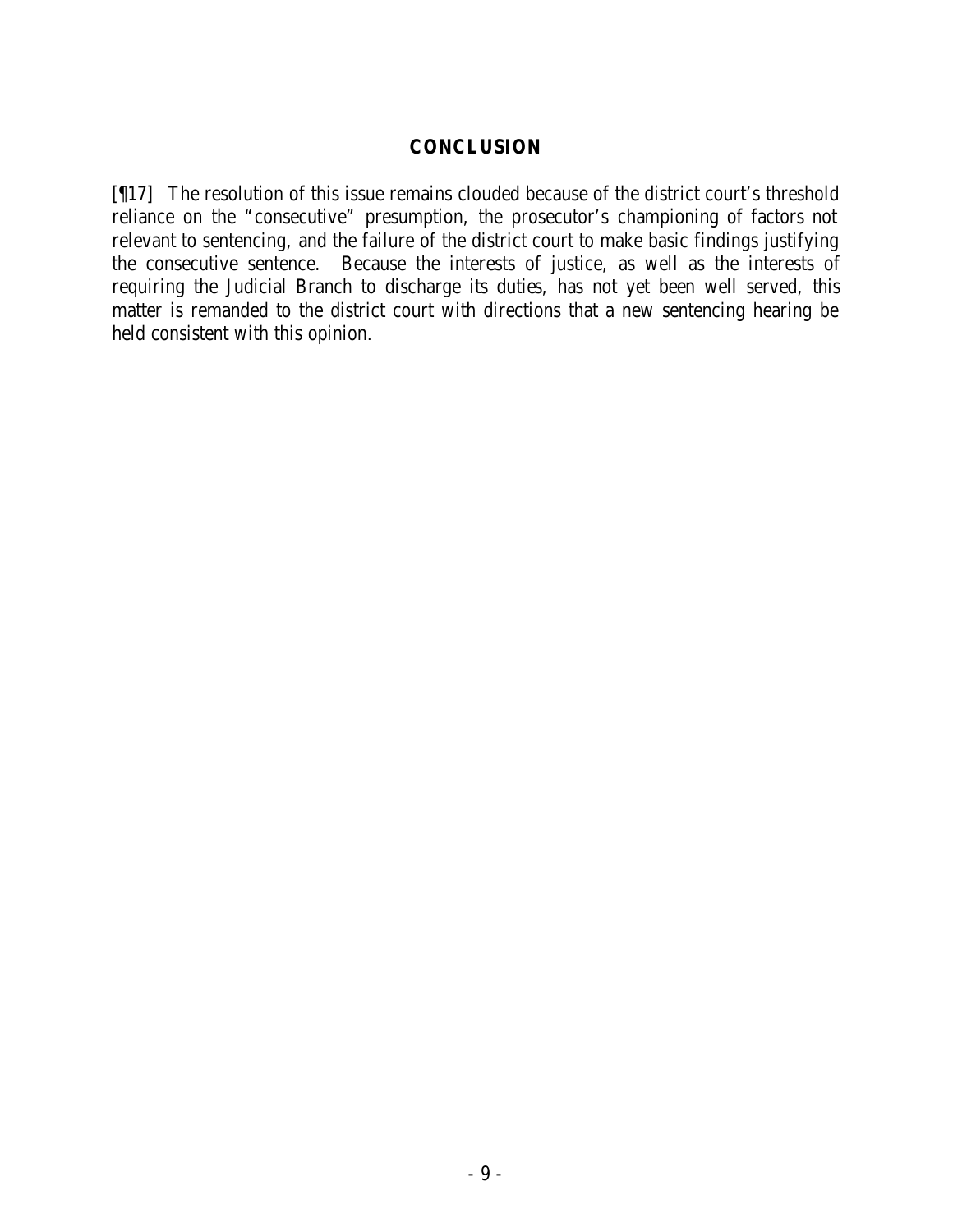## **LEHMAN, Justice, dissenting.**

[¶18] After careful review of the underlying facts, applicable case law, and the reasoning utilized by the majority in reaching its decision, I must respectfully dissent.

[¶19] The facts in this case are not complicated. While on parole, appellant committed a new crime. He was sentenced to a term of years at the Wyoming State Penitentiary on that new crime in 1993. Upon his return to the penitentiary, appellant's parole was revoked. However, the 1993 sentence did not indicate the timing of the sentence, i.e. whether it should be served concurrently with or consecutively to the original sentence if appellant's parole were revoked. Appellant sought a determination on this issue and posed that question to this court. We remanded the matter to the district court to correct the sentence by designating whether the 1993 sentence was to be served concurrently with or consecutively to the original sentence. On remand, the district court performed a review of "the entire transcript of the trial in this matter and of the sentencing." ¶10. In its review, the district court found that the record was essentially silent regarding the original sentencing court's intent on this timing matter and thus, relying on *Apodaca v. State*, 891 P.2d 83 (Wyo. 1995) and similar case authority, it determined that the sentences were to be served consecutively. This appeal followed.

[¶20] The determination we must make in this case is whether the district court abused its discretion when ordering the sentences to be served consecutively. When considering an abuse of discretion, we must determine whether the trial court could reasonably conclude as it did. *Herrera v. State*, 2003 WY 25, ¶10, 64 P.3d 724 ¶10 (Wyo. 2003). We look to whether the trial court exercised sound judgment with regard to what is right under the circumstances without doing so arbitrarily or capriciously. *Brown v. State*, 2003 WY 72, ¶9 70 P.3d 238, ¶9 (Wyo. 2003). Our purpose is not to substitute our judgment for that of the trial court. Considering that the district court reviewed the entire record and applied the applicable case law, I would find no abuse of discretion.

[¶21] The district court's determination is well within the bounds of the applicable law. In *Apodaca*, a case with almost exactly the same fact scenario as this case, Apodaca was convicted of a new crime while on parole and was sentenced to a term of years for the new crime. The trial court, aware that Apodaca might have his parole revoked, refused to determine if the new sentence should be served consecutively or concurrently with his parole sentence. Rather, the district court declined to act until the parole board determined whether Apodaca's parole would be revoked. The parole board later revoked Apodaca's parole, but the district court declined to take further action. Upon review of Apodaca's sentence, this court held that, when the trial court is silent, the presumption is that the sentences are to be served consecutively. *Apodaca*, 891 P.2d at 84-85.

[¶22] This court's initial confirmation that no presumption of concurrency exists when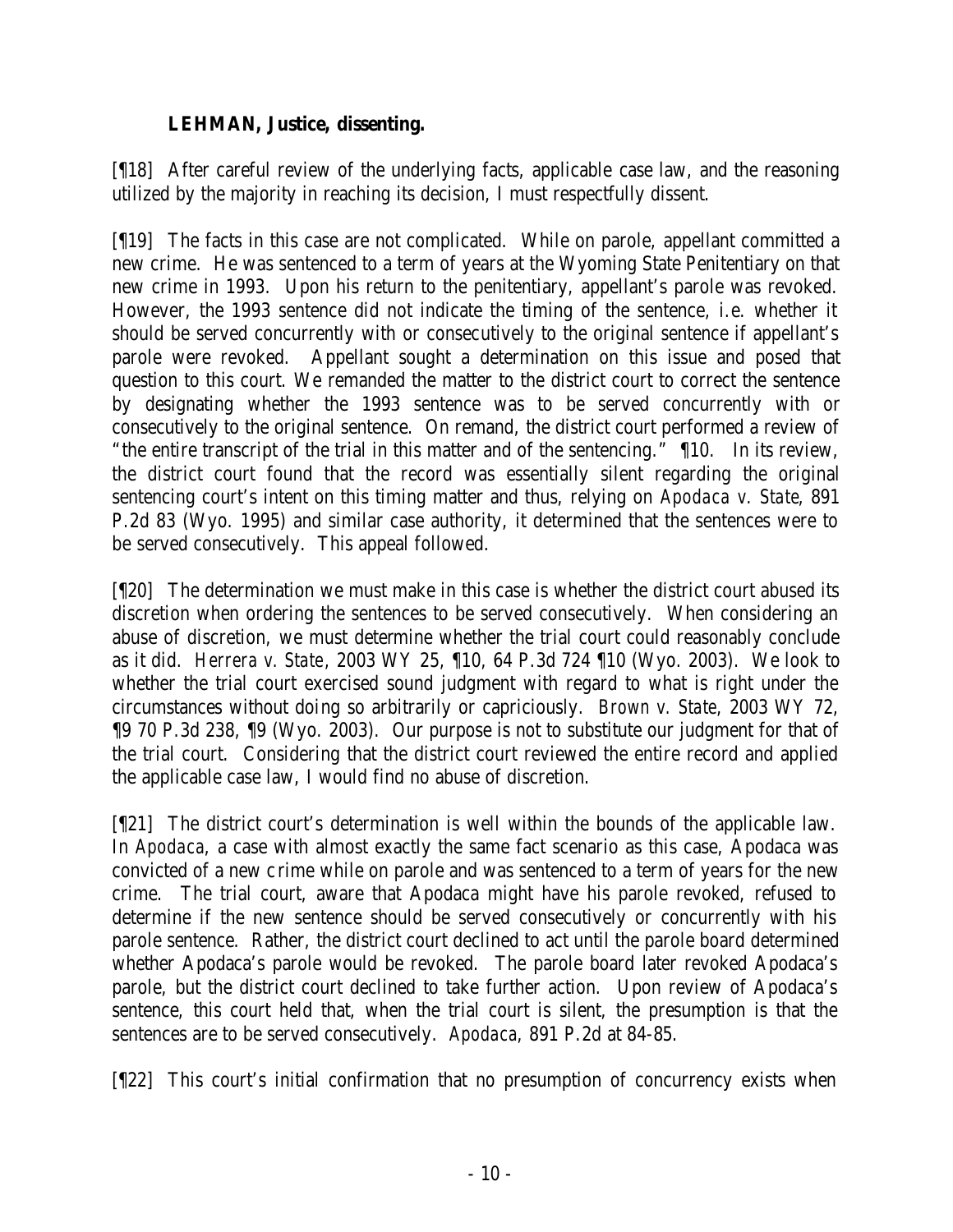multiple sentences are imposed and the record is silent as to the timing of those sentences occurred in *Loper v. Shillinger*, 772 P.2d 552 (Wyo. 1989). We stated, at 553:

> We decline to adopt the presumption advanced by petitioner. The sentencing judge has discretion to determine whether sentences shall be served consecutively or concurrently. *Eaton v. State,* 660 P.2d 803 (Wyo. 1983). Here, the sentencing judge was aware that petitioner was on parole at the time he was sentenced. Petitioner was advised that his guilty plea could result in revocation of parole. The judge did not specify that the four concurrent sentences would run concurrently with the remainder of his original sentence in the event that parole was revoked.

> To presume concurrency in this situation ignores the logic of the United States Supreme Court as articulated in *Zerbst v. Kidwell,* 304 U.S. 359, 58 S.Ct. 872, 82 L.Ed. 1399, 116 A.L.R. 808 (1938):

> > Parole is intended to be a means of restoring offenders who are good social risks to society; to afford the unfortunate another opportunity by clemency—under guidance and control of the [parole] Board. Unless a parole violator can be required to serve some time in prison in addition to that imposed for an offense committed while on parole, he not only escapes punishment for the unexpired portion of his original sentence, but the disciplinary power of the Board will be practically nullified. 304 U.S. at 363, 58 S.Ct. at 874.

We see no reason to adopt a presumption which would have the effect of rewarding one who uses release on parole as an opportunity to commit further crimes.

[¶23] Following *Loper,* we decided *Pearson v. State*, 866 P.2d 1297 (Wyo. 1994). In *Pearson*, the defendant was on parole when he was convicted of a new crime. The sentencing court for the new crime was silent as to whether the new sentence should run consecutively to or concurrently with the parole sentence in the event parole was revoked. The defendant filed a motion to correct the sentence claiming that his sentences should run concurrently. His motion was denied and he appealed. Again this court held that "if no specification is made as to whether multiple sentences are concurrent or whether they are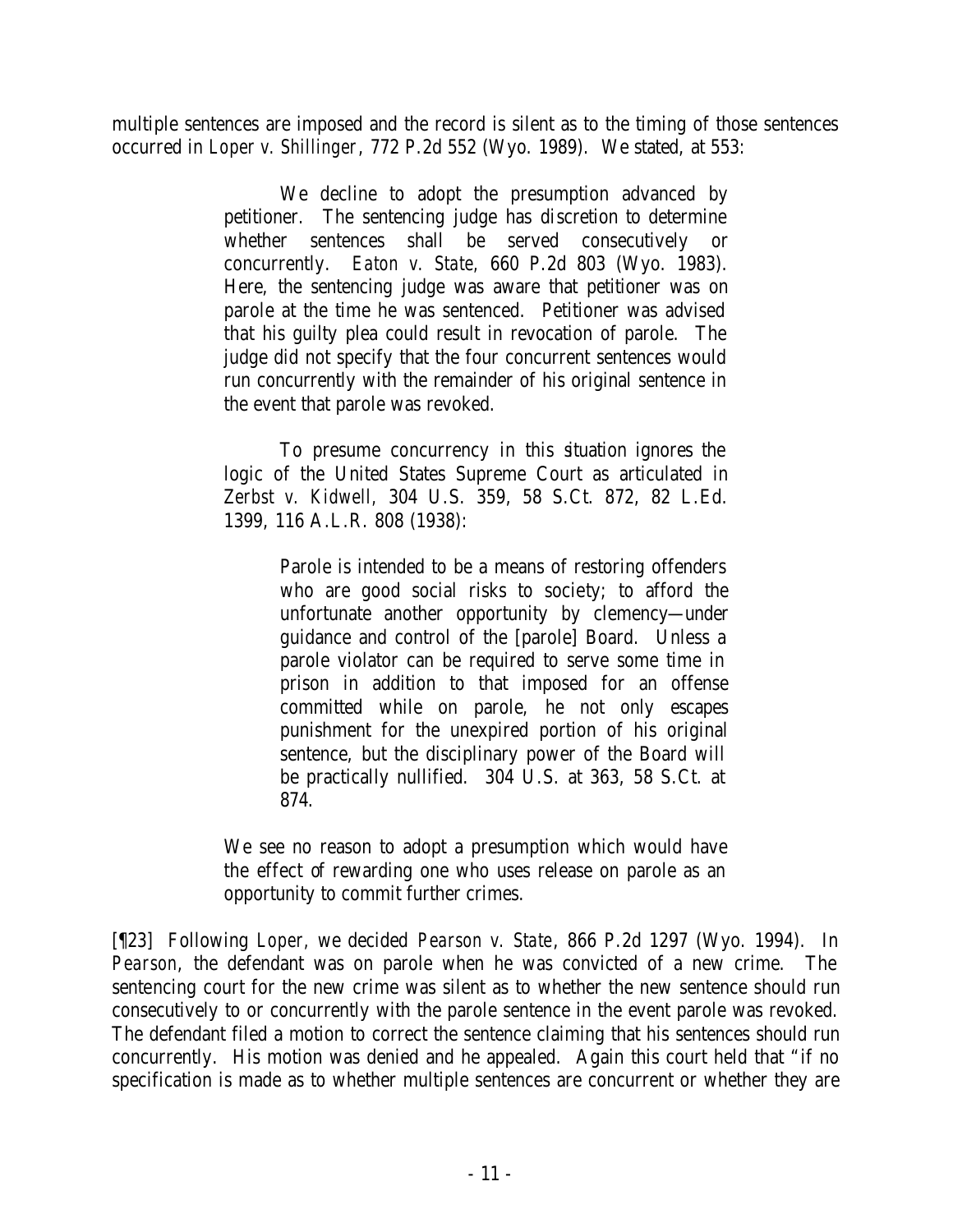consecutive, the sentences will be deemed to be consecutive whether they are imposed in the same case, in different cases, or by different courts." *Pearson*, at 1299.

[¶24] Thus it is clear, in the face of a sentencing court's silence regarding the timing of multiple sentences, Wyoming recognizes a presumption of consecutive sentences. Given this case's similarities to the above-mentioned cases, I cannot conclude that it was error for the district court to consider this presumption. The majority appears to distinguish *Apodaca*, *Pearson*, and *Loper* from the facts of this case in several ways. I am unable to agree, however, that these distinctions are sufficient to find traction for a different result.

[¶25] The majority first determines that if this court believed the presumption of consecutive sentences should apply, we could have applied it without remanding to the district court. In *Apodaca* and *Pearson*, the trial courts denied motions by the defendants to change their sentences to run concurrently where the sentence itself was silent and the prison was treating their sentences as consecutive. In both cases, we upheld the denial by the trial courts. In *Loper*, although that defendant utilized a writ of certiorari to attain review by this court, we again reached a similar result. Moreover, it should be recognized that, as a result of this court's determination in *Loper*, Loper served consecutive sentences without further order from the trial court either confirming or overturning the decision rendered by the parole board.

[¶26] In this case, appellant originally came before this court by way of a writ of habeas corpus which was converted to a petition for writ of review. This case did not involve a direct appeal from action taken by the district court; therefore, we requested the district court make a ruling so we could, in fact, review the action. Accordingly, the matter was remanded for that purpose, and the trial court performed the necessary review. While the district court certainly was not required to apply the consecutive presumption, it is not error that it considered the presumption in making its determination given the wide discretion sentencing courts have in these matters.

[¶27] The majority next concludes that the original sentencing court clearly did not intend for the consecutive presumption to apply because it expressly declined to make such a determination. The original sentencing court stated that it could not make the determination because the parole had not yet been revoked and that if it were revoked the parole board could make that determination. Obviously, the original sentencing court was incorrect in delegating its judicial function to the parole board. However, in *Apodaca*, *Pearson*, and *Loper*, in the face of a silent designation, prison officials essentially determined that the sentences should be served consecutively. This court affirmed those executive branch determinations by applying the consecutive presumption. Creating a vacuum by not performing a judicial function does not translate into intent of the judicial officer when the vacuum is then filled by others. The only difference between *Apodaca*, *Pearson*, *Loper*, and this case is that the original sentencing court specifically stated that the parole board would make that decision. While such a delegation was incorrect,